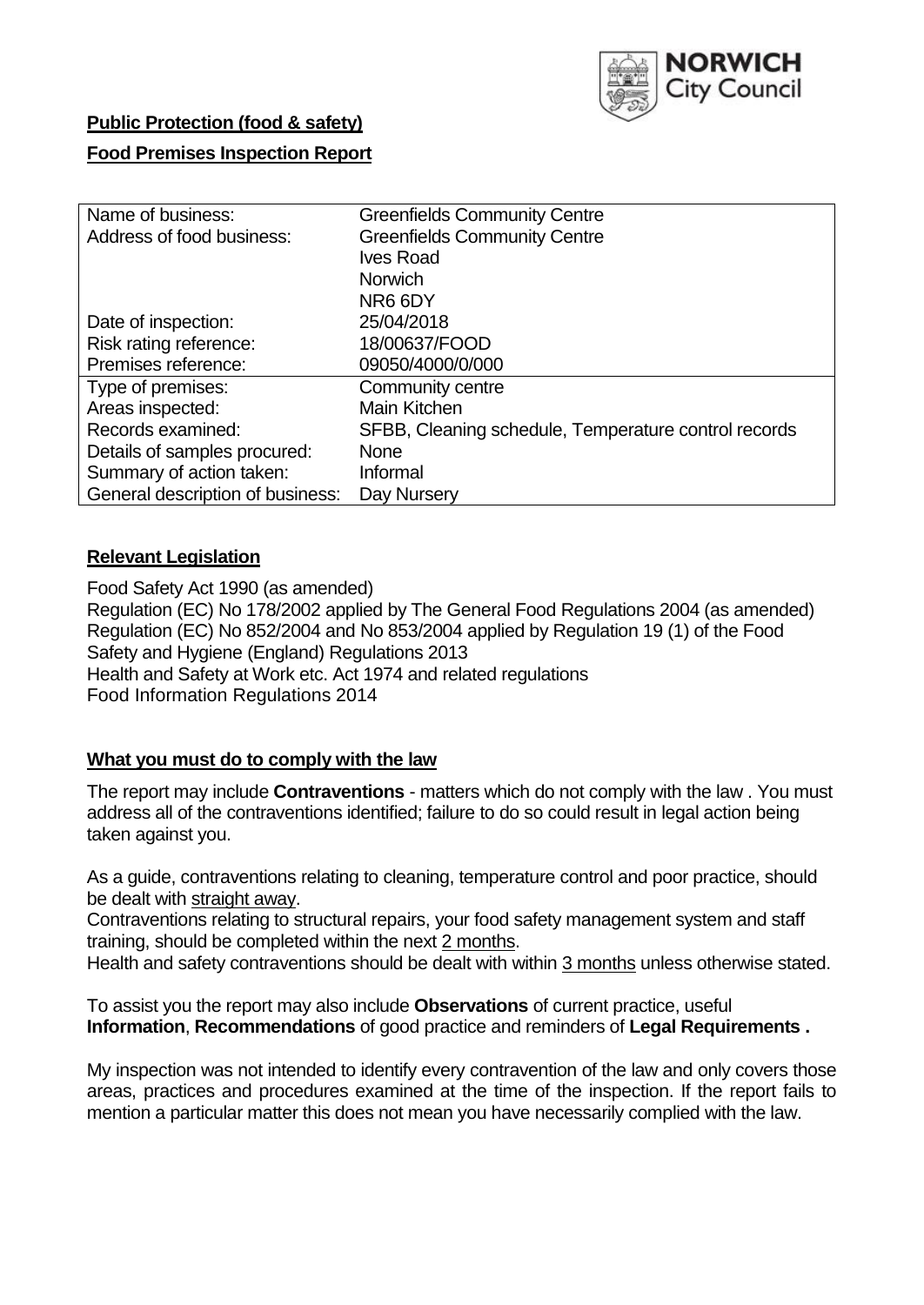# **FOOD SAFETY**

#### **How we calculate your Food Hygiene Rating:**

The food safety section has been divided into the three areas which you are scored against for the hygiene rating: 1. food hygiene and safety procedures, 2. structural requirements and 3. confidence in management/control procedures. Each section begins with a summary of what was observed and the score you have been given. Details of how these scores combine to produce your overall food hygiene rating are shown in the table.

| <b>Compliance Area</b>                     |          |           |           | <b>You Score</b> |                |    |           |    |                |  |  |
|--------------------------------------------|----------|-----------|-----------|------------------|----------------|----|-----------|----|----------------|--|--|
| Food Hygiene and Safety                    |          |           |           | $\overline{0}$   | 5              | 10 | 15        | 20 | 25             |  |  |
| <b>Structure and Cleaning</b>              |          |           |           | $\Omega$         | 5              | 10 | 15        | 20 | 25             |  |  |
| Confidence in management & control systems |          |           |           | $\Omega$         | 5              | 10 | 15        | 20 | 30             |  |  |
|                                            |          |           |           |                  |                |    |           |    |                |  |  |
| <b>Your Total score</b>                    | $0 - 15$ | <b>20</b> | $25 - 30$ |                  | $35 - 40$      |    | $45 - 50$ |    | > 50           |  |  |
| <b>Your Worst score</b>                    | 5        | 10        | 10        |                  | 15             |    | 20        |    | $\blacksquare$ |  |  |
|                                            |          |           |           |                  |                |    |           |    |                |  |  |
| <b>Your Rating is</b>                      | 5        |           | 3         |                  | $\overline{2}$ |    |           |    | $\overline{0}$ |  |  |

Your Food Hygiene Rating is 4 - a good standard

## **1. Food Hygiene and Safety**

Food hygiene standards are high. You demonstrated a very good standard of compliance with legal requirements. You have safe food handling practices and procedures and all the necessary control measures to prevent cross-contamination are in place. Some minor contraventions require your attention. **(Score 5)**

000040

### Contamination risks

**Recommendation** Chopping/cutting boards were being stored directly touching. Chopping/cutting boards must be stored in a rack properly divided to stop cross-contamination and to allow aeration

 the white chopping board used for cutting ready-to-eat foods i.e bread and snacks was being stored directly touching the blue board

### Hand-washing

**Contravention** The following evidence indicated hand-washing was not suitably managed:

 it took a long time for the hot water to come through to the wash hand basin the food handler informed me that she hadn't yet washed her hands. However she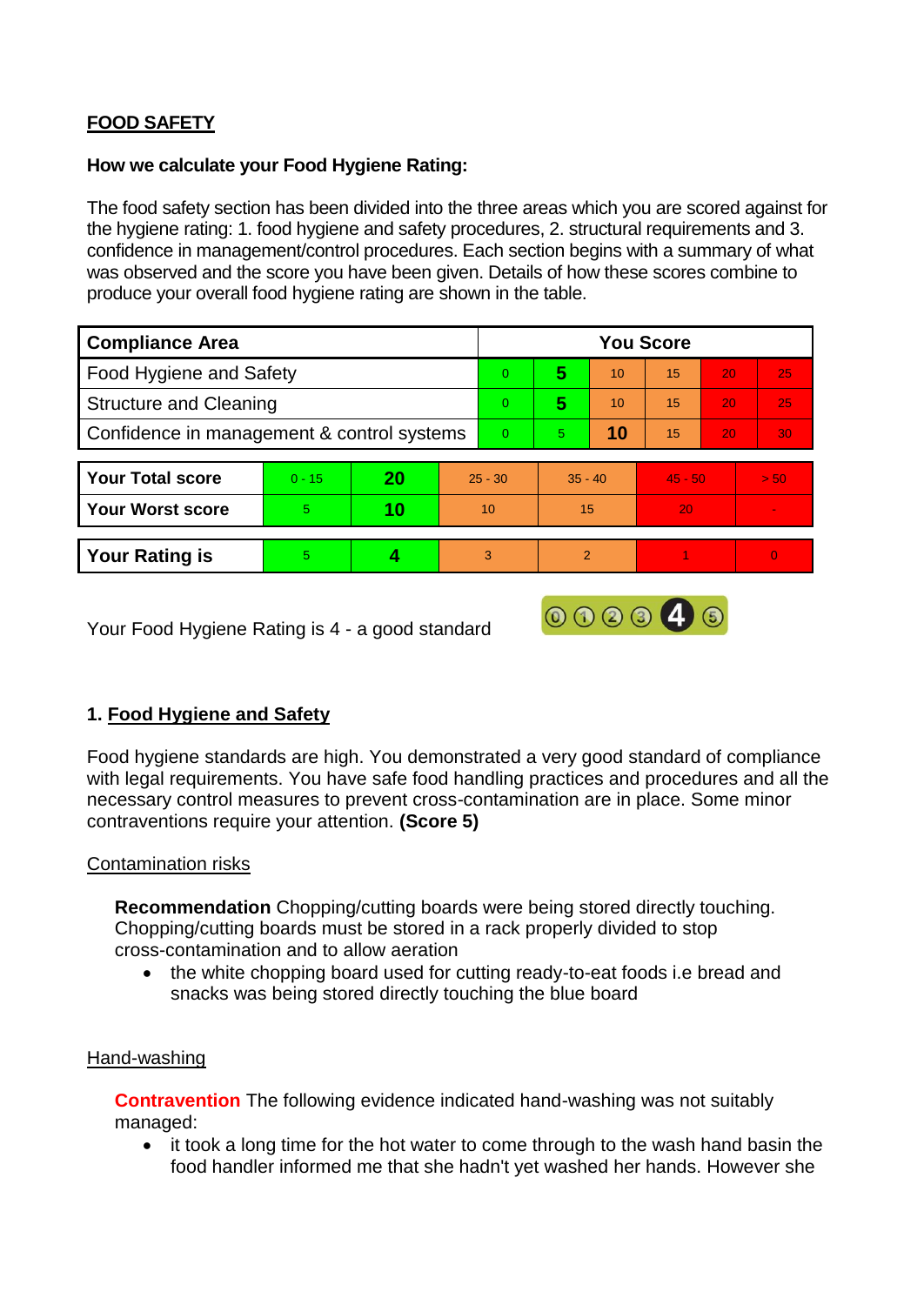was handling food at the time of my inspection i.e French bread

#### Personal Hygiene

**Contravention** The following are examples of poor personal hygiene or where it was made difficult for food handlers to maintain sufficiently high standards of personal cleanliness:

- a food handler was seen not wearing protective over-clothing when I first arrived. However a plastic apron was put on in my presence
- a food handler was seen wearing jewellery i.e a watch and rings

### Temperature Control

**Observation** I was pleased to see you were able to limit bacterial growth and/or survival by applying appropriate temperature controls at points critical to food safety and that you were diligently monitoring temperatures.

## **2. Structure and Cleaning**

The structure facilities and standard of cleaning and maintenance are all of a good standard and only minor repairs and/or improvements are required. Pest control and waste disposal provisions are adequate. The minor contraventions require your attention. **(Score 5)**

### Cleaning of Structure

**Contravention** The following structural items were dirty and require more frequent and thorough cleaning:

• mastick behind the wash hand basin

### Cleaning of Equipment and Food Contact Surfaces

**Contravention** The following surfaces and equipment in contact with food were dirty and/or could not be cleaned and require cleaning or discarding:

- seals to the fridge
- interior of the drawer to the fridge
- interior ceiling to microwave

### **Maintenance**

**Contravention** The following items had not been suitably maintained and must be repaired or replaced:

• the drawer to the fridge was held together with tape (See photo below)